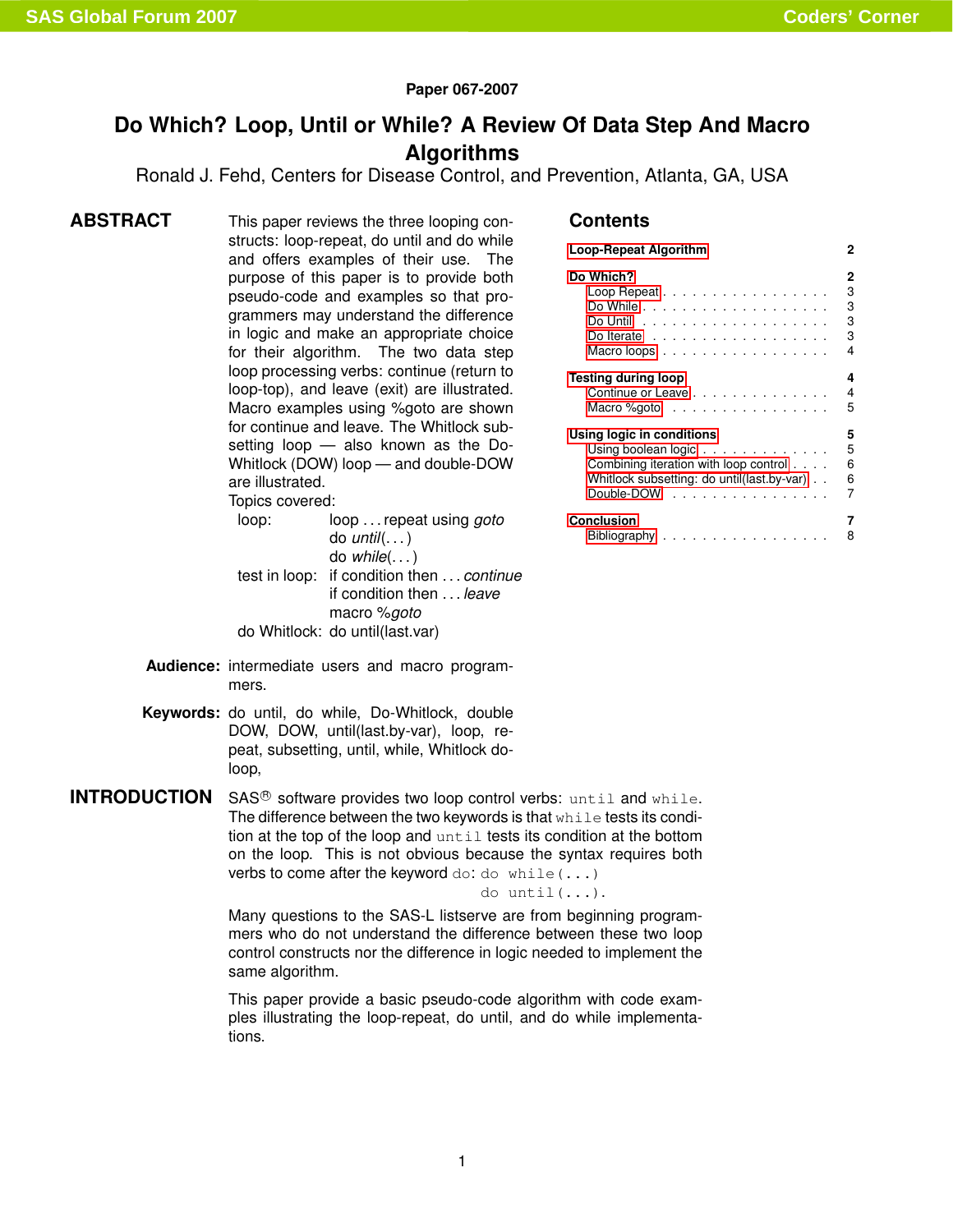## **LOOP-REPEAT ALGORITHM**

<span id="page-1-0"></span>This is the basic pseudo-code of a looprepeat block. All algorithms implement these eight steps. As shown in the next pseudo-code example SAS provides some elaborate extensions.

SAS provides extensions within its looprepeat block.

Dorfman [\[3\]](#page-7-1) discusses the details of the interation process where the loop control variable Index is initialized with the  $from$  value and incremented using the  $by$ value.

```
loop algorithm
1 initial: assignment(s)
2 \mid loop :
3 pre-test assignment(s)
4 test : if condition then goto done
5 post-test assignment(s)
6 iterate: assignment
7 repeat : goto loop
8 done :
```

```
- loop algorithm: SAS enhancements.
1 initial: assignment(s): e.g.: allocate array(s)
2 \text{ | assign : Index = value-1}3 \mid loop : *do;4 test-1 : if Index gt value-last then goto done
5 test-2 : if while-condition then goto done
6 pre-test assignment(s)
7 test-3 : if continue-condition then goto iterate
8 test-4 : if leave-condition then goto done
9 post-test assignment(s)
10 test-5 : if until-condition then goto done
11 literate: Index = next value
12 repeat : *end; goto loop
13 done :
```
## <span id="page-1-1"></span>**DO WHICH?**

The difference between while and until is obfuscated by their placement at the top of the loop construct. As shown in loop algorithm: SAS enhancements, above, the while-condition is evaluated at the top of the loop, test-2, line 5, whereas the until-condition is evaluated at the bottom of the loop, test-5, line 10.

The following examples show that care must be taken in understanding the logical operators (see Comparison Operators in *SAS Language Reference, Concepts*) used in the while(...) and  $until (...)$  tests. Compare the sets of values in each and note that they are exclusive:  $1t$ : less than, ge: greater than or equal.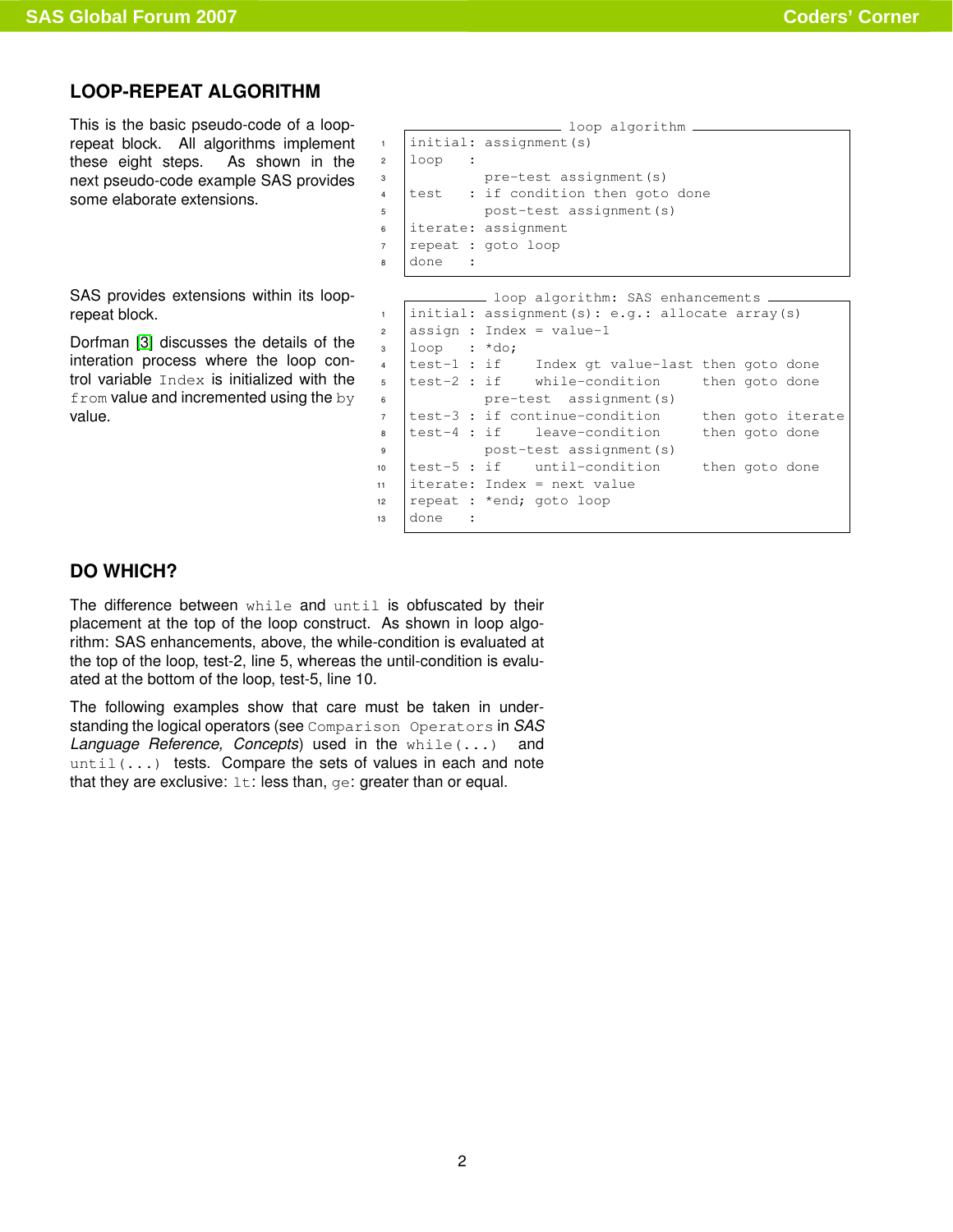### <span id="page-2-0"></span>**LOOP REPEAT**

We can build a loop in the data step using labels and goto statements. In this simple example I illustrate each of the steps in the pseudo-code loop-repeat algorithm shown above.

| do-loops.sas    |                                 |                                  |  |  |  |  |
|-----------------|---------------------------------|----------------------------------|--|--|--|--|
|                 | $\frac{1}{2}$ *initial:; I = 1; |                                  |  |  |  |  |
| $\overline{3}$  | loop:                           | put I=;                          |  |  |  |  |
| $\overline{4}$  |                                 | if I eq 2 then goto done;        |  |  |  |  |
| 5 <sub>5</sub>  | $\vert$ *iterate:; I+ +1;       |                                  |  |  |  |  |
| $6\overline{6}$ | *repeat :; goto loop;           |                                  |  |  |  |  |
| 7               |                                 | done: put 'loop-repeat: ' $I=$ ; |  |  |  |  |
|                 |                                 |                                  |  |  |  |  |

| <b>DO WHILE</b> |  |  |
|-----------------|--|--|

<span id="page-2-1"></span>The while test is evaluated at the top of the loop.

```
do-loops.sas
8 \mid J = 1;\bullet do while(J lt 3);
10 | put J=;
11 J^+ +1;
12 end;
13 put 'do J: ' J=;
```
### <span id="page-2-2"></span>**DO UNTIL**

The until test is evaluated at the bottom of the loop.

```
do-loops.sas
14 | K = 1;
15 \vert do until (K ge 3);
16 put K=;
17 K+1;18 end;
19 put 'do K: ' K=;
```
## <span id="page-2-3"></span>**DO ITERATE**

Compare the iteration with the do until and do while examples above. It is hidden in the  $d \circ L$  statement, line 21, and happens between lines 22 and 23.



|    | do-loops.log     |
|----|------------------|
| 51 | $=1$             |
| 52 | $= 2$            |
| 53 | loop-repeat: I=2 |
|    |                  |





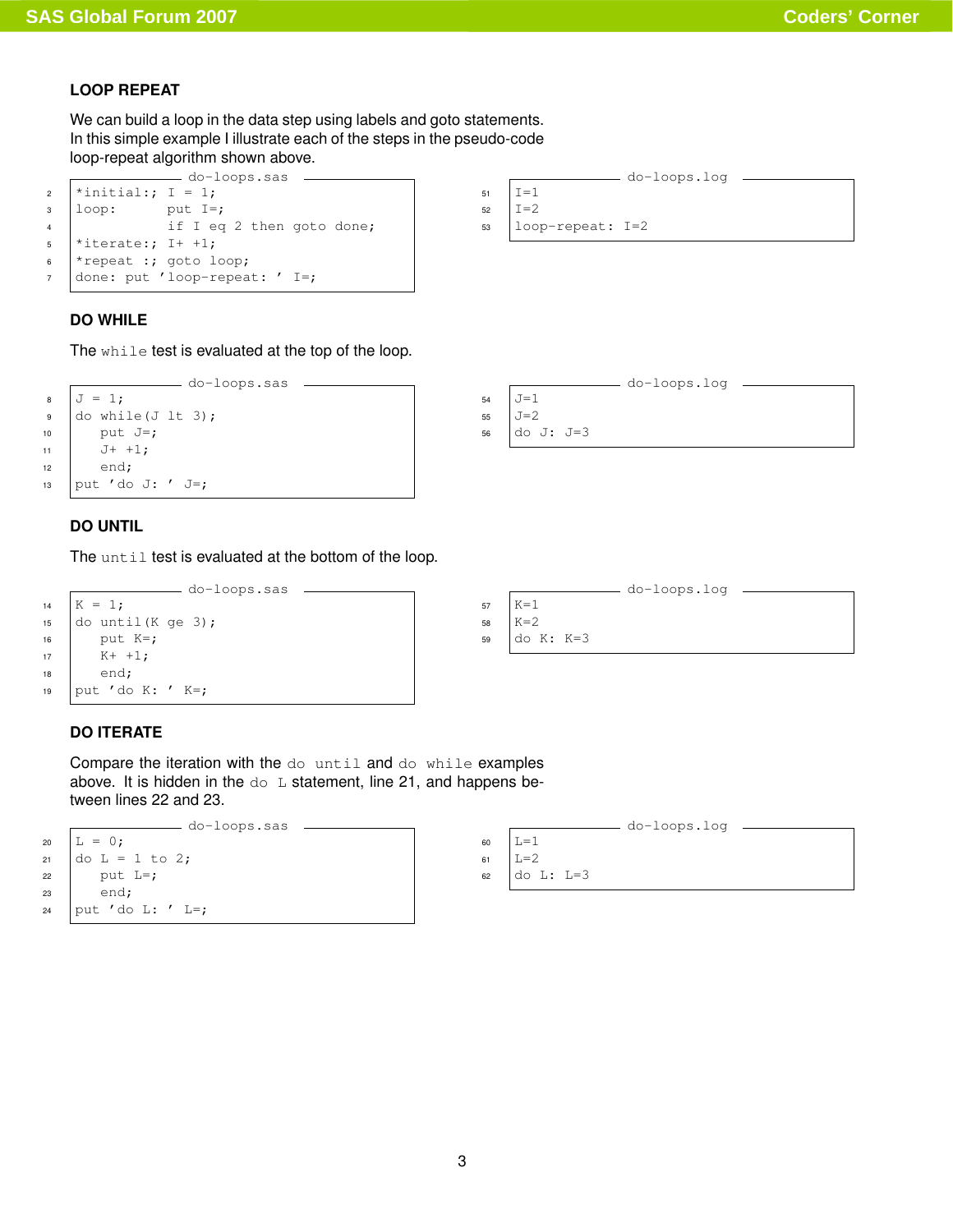## <span id="page-3-0"></span>**MACRO LOOPS**

Macro loops follow the same logic as the data step loops.



## <span id="page-3-1"></span>**TESTING DURING LOOP**

### <span id="page-3-2"></span>**CONTINUE OR LEAVE**

Some loop processing algorithms require either a skip pattern — return to top of loop: continue - or a conditional exit: leave.

```
do-loop-tests.sas
1 DATA _Null_;
2 do I = 1 to 3;
3 put I= 'pre-test';
4 if I le 2 then continue;
5 put I= 'post test';
6 end;
7 put 'done continue: ' I= ;
8
9 \text{ do } J = 1 \text{ to } 3;10 | put J= 'pre-test';
11 if J gt 2 then leave;
12 put J= 'post test';
13 end;
14 put 'done leave: ' J = j
```

```
do-loop-tests.log
41 I=1 pre-test
42 |I=2 pre-test
43 I=3 pre-test
1=3 post test
45 done continue: I=4
46 J=1 pre-test
47 J=1 post test
48 J=2 pre-test
49 J=2 post test
50 J=3 pre-test
51 done leave: J=3
```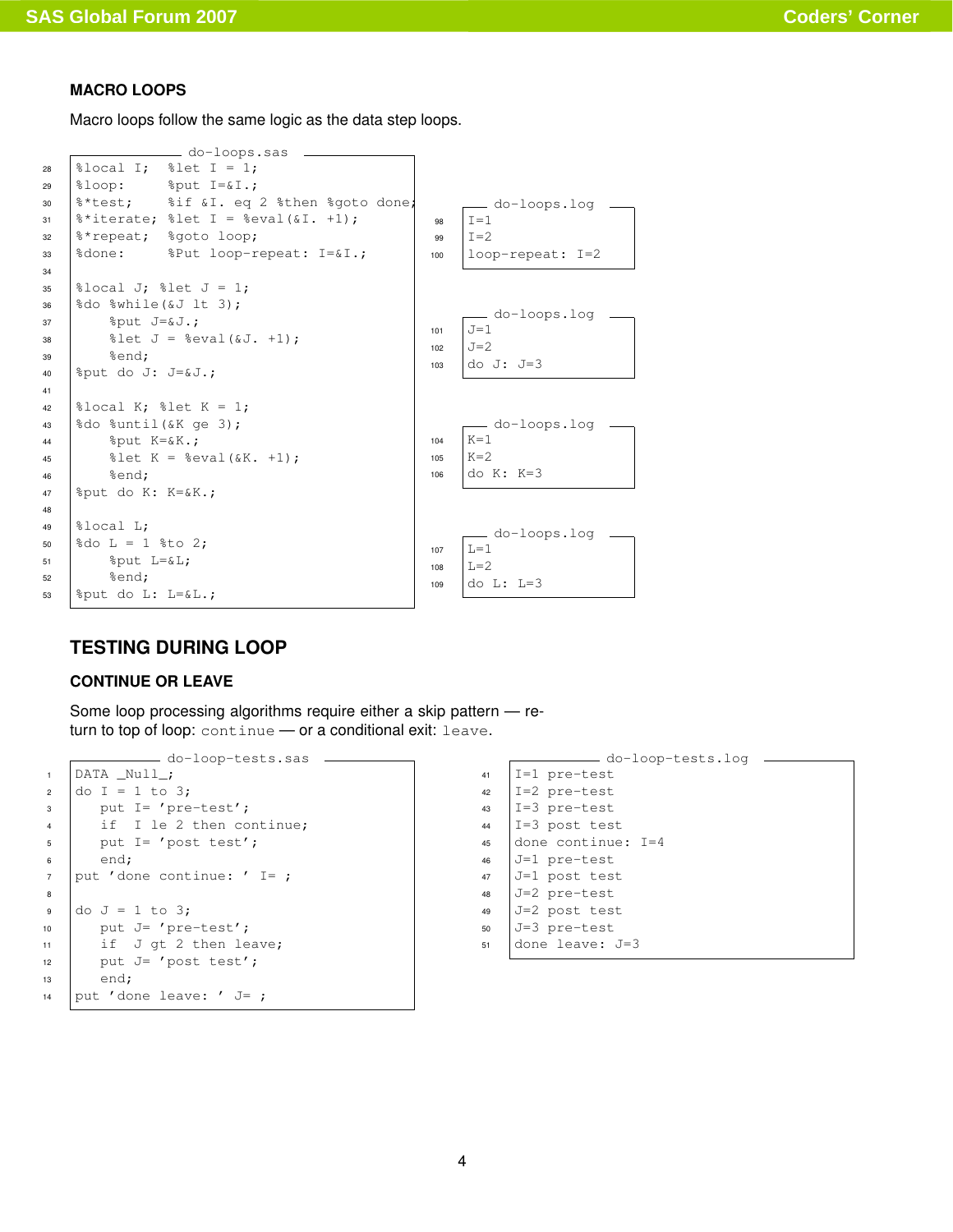## <span id="page-4-0"></span>**MACRO %GOTO**

There are no comparable  $%$ continue nor  $%$ leave statements in the macro language. However, as shown in the next examples they can be implemented using labels and  $sgoto$ .

```
do-loop-tests.sas
17 | \text{Macco Do\_Tests}(i=,j=);18 \frac{1}{2} do I = 1 \frac{1}{2} to 3;
19 %put I=&I. pre-test;
20 | %if &I le 2 %then %goto continue;
21 %put I=&I. post test;
22 %continue:
23 \text{send};
24 | \text{sput} done continue: I=&I.;
25
26 \frac{1}{26} \frac{1}{26} \frac{1}{26} \frac{1}{26} \frac{1}{26} \frac{1}{26} \frac{1}{26} \frac{1}{26} \frac{1}{26} \frac{1}{26} \frac{1}{26} \frac{1}{26} \frac{1}{26} \frac{1}{26} \frac{1}{26} \frac{1}{26} \frac{1}{26} \frac{1}{26} \frac{1}{26} \frac{1}{26}27 %put J=&J. pre-test;
28 | %if &J. gt 2 %then %goto leave;
29 \frac{1}{20} \frac{20}{3} \frac{1}{20} \frac{1}{20} \frac{1}{20} \frac{1}{20} \frac{1}{20} \frac{1}{20} \frac{1}{20} \frac{1}{20} \frac{1}{20} \frac{1}{20} \frac{1}{20} \frac{1}{20} \frac{1}{20} \frac{1}{20} \frac{1}{20} \frac{1}{20} \frac{1}{20} \frac{1}{230 \text{send};
31 %leave:
32 | %put done leave: J=&J. ;
```

|    | do-loop-tests.log  |  |
|----|--------------------|--|
| 76 | $I=1$ pre-test     |  |
| 77 | $I=2$ pre-test     |  |
| 78 | $I=3$ pre-test     |  |
| 79 | $I=3$ post test    |  |
| 80 | done continue: I=4 |  |
| 81 | J=1 pre-test       |  |
| 82 | J=1 post test      |  |
| 83 | J=2 pre-test       |  |
| 84 | J=2 post test      |  |
| 85 | J=3 pre-test       |  |
| 86 | done leave: J=3    |  |
|    |                    |  |

## **USING LOGIC IN CONDITIONS**

### <span id="page-4-2"></span><span id="page-4-1"></span>**USING BOOLEAN LOGIC**

The following are equivalent: do while (not EndoFile) do until(EndoFile)

This is an important difference to understand: that the same algorithm can be implement using the two verbs, but the logic is different because of when the condition is evaluated.

Note that boolean values are in (False, not False). The preceeding statement means that only zero  $(0)$  is false;  $until$  and  $while$  evaluation treats negative as well as positive values as True.

| $\overline{2}$<br>3<br>$\overline{4}$<br>5 | do | do-boolean.sas _____<br>DATA do until endofile;<br>until (EndoFile);<br>set SAShelp.Class<br>$end = EndOfile;$ | 34<br>35<br>36<br>37 | — do-boolean.loq<br>NOTE: There were 19 observations read from the data set<br>SASHELP.CLASS.<br>NOTE: The data set WORK.DO UNTIL ENDOFILE has 19 observations<br>and 5 variables. |
|--------------------------------------------|----|----------------------------------------------------------------------------------------------------------------|----------------------|------------------------------------------------------------------------------------------------------------------------------------------------------------------------------------|
| 6                                          |    | output;                                                                                                        |                      |                                                                                                                                                                                    |
| $\overline{7}$                             |    | end; stop;                                                                                                     |                      |                                                                                                                                                                                    |
| 9                                          |    | do-boolean.sas _____<br>DATA do while not endofile;                                                            | 51                   | ___ do-boolean.loq _______<br>NOTE: There were 19 observations read from the data set                                                                                              |
| 10                                         | do | while(not EndoFile);                                                                                           | 52                   | SASHELP.CLASS.                                                                                                                                                                     |
| 11                                         |    | set SAShelp.Class                                                                                              | 53                   | NOTE: The data set WORK.DO WHILE NOT ENDOFILE has 19                                                                                                                               |
| 12                                         |    | $end = EndOfile;$                                                                                              | 54                   | observations and 5 variables.                                                                                                                                                      |
| 13                                         |    | output;                                                                                                        |                      |                                                                                                                                                                                    |
| 14                                         |    | end; stop;                                                                                                     |                      |                                                                                                                                                                                    |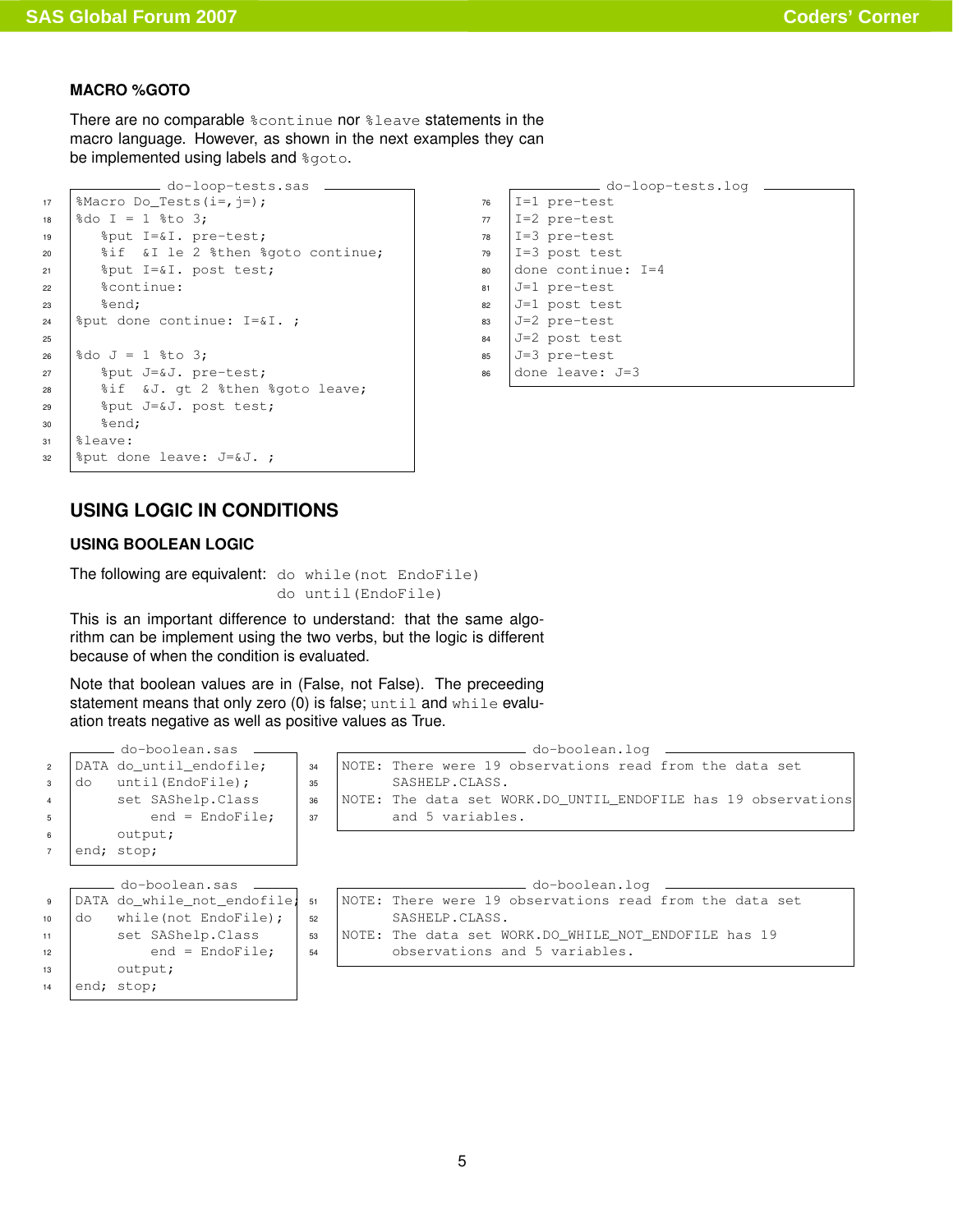## <span id="page-5-0"></span>**COMBINING ITERATION WITH LOOP CONTROL**

An interation loop may be combined with an until condition. As noted above care should be taken to ensure that the variable tested in the until has boolean values,  $-$  in  $(0,1)$   $-$  only. Note: line 38,  $done: I=2$  shows that the evaluation of the until is done before the iteration.

```
do-I-eq-until.sas
1 DATA do_I_eq_until;
2 *initial; retain Done 0;
3 \mid do I = 1 to 3
4 until(Done);
5 put I=;
6 output;
7 Done = (I \text{ qe } 2); *boolean;
8 end;
\bullet put 'done: ' I=;
10 stop; run;
```
do-I-eq-until.log  $36$   $T=1$  $37 \quad \text{I}=2$ <sup>38</sup> done: I=2

## **WHITLOCK SUBSETTING: DO UNTIL(LAST.BY-VAR)**

<span id="page-5-1"></span>Ian Whitlock [sasl.52734 [5,](#page-7-2) in Feb., 2000] posted a solution to SAS-L with a do until(last.id) which has come to be known as the Do-Whitlock (DOW) loop. Take the time to squint at this code and figure out what is happening.

What is missing? The subsetting if last.id then output; statement. (Inserted after line 44.)

Whitlock's subsettting loop can be more easily understood with an explicit output; statement.

```
sas-l-post-052734.txt
39 data t ( keep = id v1 - v6 ) ;
40 \vert array v (2, 3);
41 array var (3);
42 do until (last.id);
43 \vert set w;
44 by id ;
45 do i = 1 to dim ( var );
46 \vert v (method, i) = var (i);
47 end ;
48 end;
49 | run ;
```

```
do-Whitlock.sas
2 Proc Sort data = SAShelp. Class
3 \t\t out = \t\text{Class};4 by Sex Name;
5
6 DATA do_Whitlock_last;
7 do until(EndoFile);
8 do until(last.Sex);
\bullet set Class end = EndoFile;
10 by Sex;
11 end:
12 output;
13 | put Sex= Name=;
14 end;
15 \vert stop; run;
```
do-Whitlock.log

- <sup>53</sup> Sex=F Name=Mary
- <sup>54</sup> Sex=M Name=William
- <sup>55</sup> NOTE: There were 19 observations read from the data set <sup>56</sup> WORK.CLASS.
- <sup>57</sup> NOTE: The data set WORK.DO\_WHITLOCK\_LAST has 2 observations and 58 | 5 variables.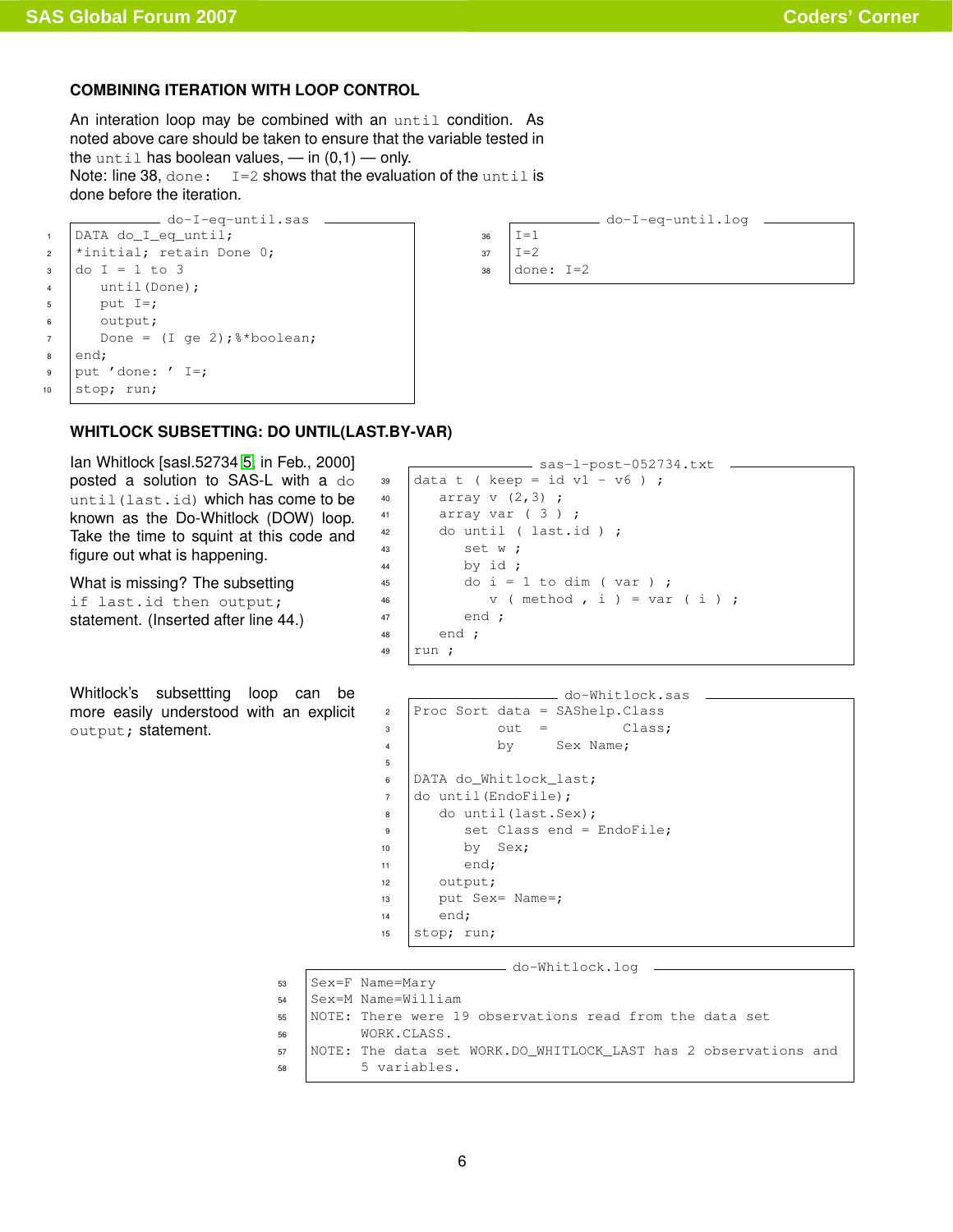### The DOW can be used with

first.by-var as well.

|    |     | do-Whitlock.log                                              |  |  |  |  |  |
|----|-----|--------------------------------------------------------------|--|--|--|--|--|
| 67 | 17  | DATA do Whitlock first;                                      |  |  |  |  |  |
| 68 | 18  | do until (EndoFile);                                         |  |  |  |  |  |
| 69 | 19  | do until (first. Sex);                                       |  |  |  |  |  |
| 70 | 2.0 | set Class end = EndoFile;                                    |  |  |  |  |  |
| 71 | 2.1 | by Sex;                                                      |  |  |  |  |  |
| 72 | 22  | end;                                                         |  |  |  |  |  |
| 73 | 2.3 | output;                                                      |  |  |  |  |  |
| 74 | 24  | put Sex= Name=;                                              |  |  |  |  |  |
| 75 | 25  | end;                                                         |  |  |  |  |  |
| 76 | 26  | stop; run;                                                   |  |  |  |  |  |
| 77 |     |                                                              |  |  |  |  |  |
| 78 |     | Sex=F Name=Alice                                             |  |  |  |  |  |
| 79 |     | Sex=M Name=Alfred                                            |  |  |  |  |  |
| 80 |     | NOTE: There were 19 observations read from the data set      |  |  |  |  |  |
| 81 |     | WORK.CLASS.                                                  |  |  |  |  |  |
| 82 |     | NOTE: The data set WORK.DO WHITLOCK FIRST has 2 observations |  |  |  |  |  |
| 83 |     | and 5 variables.                                             |  |  |  |  |  |

### <span id="page-6-0"></span>**DOUBLE-DOW**

Paul Dorfman and Howard Schrier have posted several examples to SAS-L using the DOW algorithm and showing expanded usages. Here is an example.

```
do-double-dow.log
42 \mid 6 DATA do_double_Class;
43 |7 do until (EndoFile);
44 \vert 8 do until (first. Sex);
45 \mid 9 set Class end = EndoFile;
46 | 10 by Sex;
47 | 11 end;
48 | 12 put Sex= Name=;
49 \mid 13 output;
50 \mid 14 do until(last.Sex);
51 15 set Class end = EndoFile;
52 \mid 16 by Sex;
53 17 end;
54 \mid 18 put Sex= Name=;
55 \mid 19 output;
56 20 end;
57 21 stop; run;
58
59 Sex=F Name=Alice
60 Sex=F Name=Mary
61 Sex=M Name=Alfred
62 Sex=M Name=William
63 NOTE: There were 11 observations read from the data set
64 WORK.CLASS.
65 NOTE: There were 19 observations read from the data set
66 WORK.CLASS.
67 NOTE: The data set WORK.DO_DOUBLE_CLASS has 4 observations and
68 | 5 variables.
```
## **CONCLUSION**

<span id="page-6-1"></span>The two do-loop verbs until and while are distinguished by the execution of their loop-exit tests. To implement the same algorithm requires using different test conditions.

The DOW and double-DOW are an interesting use of the do until loops.